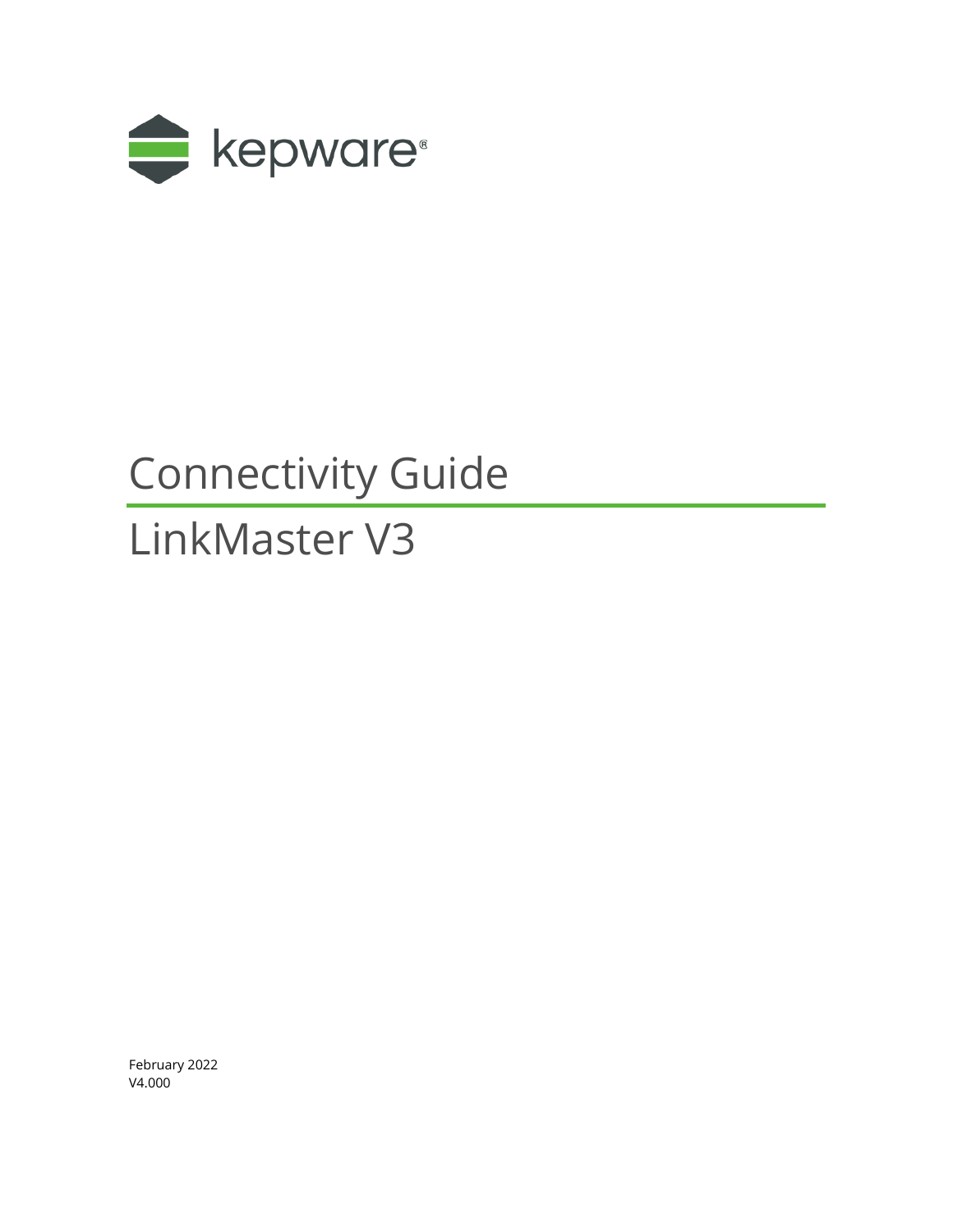## Table of Contents

| 1. |     |       |  |
|----|-----|-------|--|
|    | 1.1 |       |  |
| 2. |     |       |  |
|    | 2.1 |       |  |
|    |     |       |  |
|    |     |       |  |
|    | 2.2 |       |  |
|    |     |       |  |
|    | 2.3 |       |  |
|    |     | 2.3.1 |  |
|    |     | 2.3.2 |  |
|    |     | 2.3.3 |  |
|    |     | 2.3.4 |  |
|    |     |       |  |
|    | 2.4 |       |  |
|    | 2.5 |       |  |
| 3. |     |       |  |
| 4. |     |       |  |
|    |     |       |  |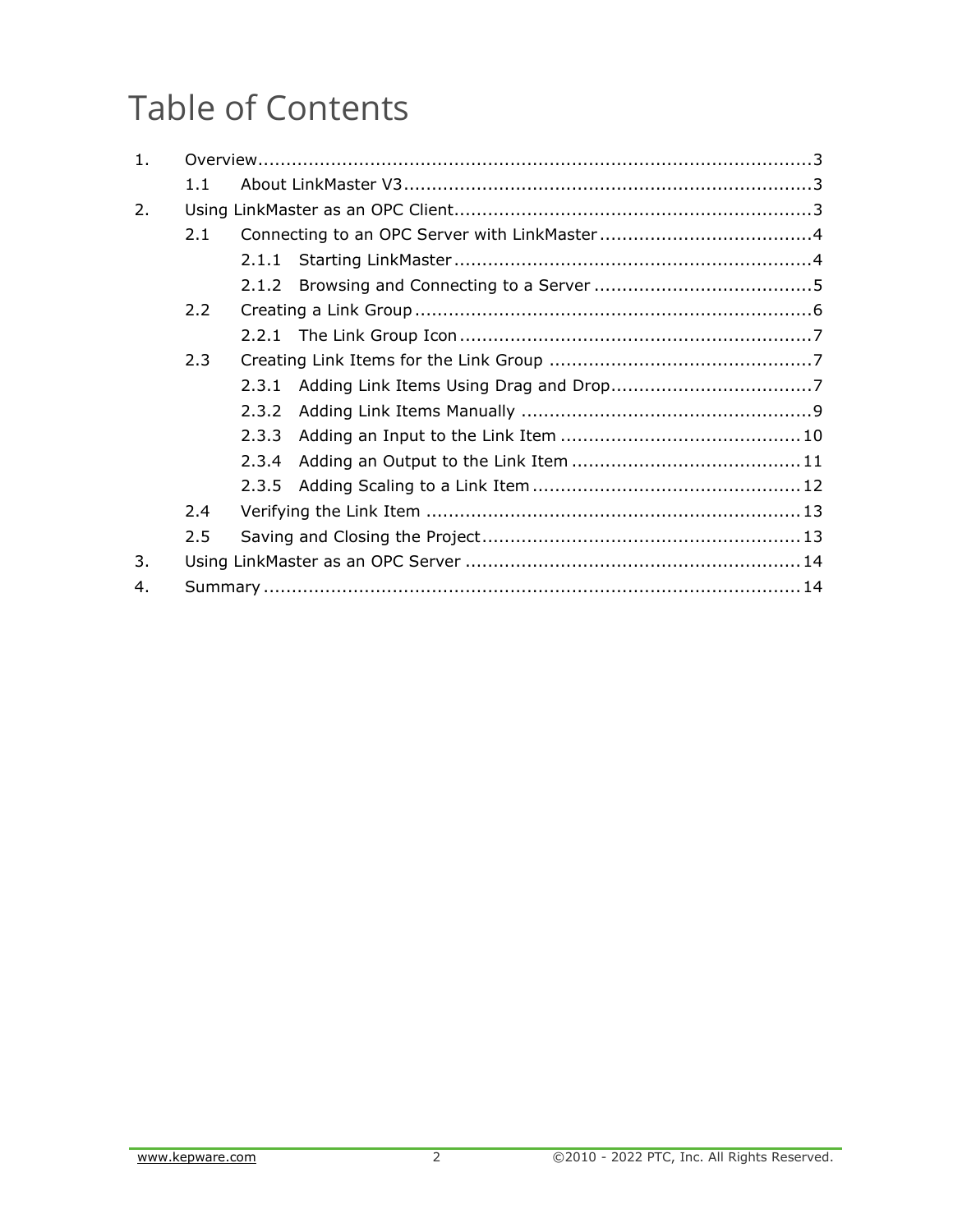## <span id="page-2-0"></span>**1. Overview**

This guide intends to demonstrate how to establish a connection between the KEPServerEX OPC server and Kepware's LinkMaster OPC Bridge. Users must complete the following before continuing with this tutorial:

- Configure the server project. Users may either select the appropriate driver and settings or run the **Simulation Driver Demo** that is included with KEPServerEX. The Simulation Driver Demo project is used for all examples in the tutorial.
- Start KEPServerEX and load the Simulation Driver Demo project. Once the project is loaded, open the Runtime menu and verify that the server project has been connected.

#### <span id="page-2-1"></span>1.1 About LinkMaster V3

LinkMaster V3 is the next generation of the LinkMaster OPC Bridging product. It has been redesigned for use on Windows operating systems through the separation of the user interface from the Runtime for Session 0 operations. Other new features have also been added to improve performance and reliability. *For a complete list of features and options, refer to the LinkMaster help file.*

## <span id="page-2-2"></span>**2. Using LinkMaster as an OPC Client**

LinkMaster is an OPC DA Client and an OPC DA Server. It can be used to bridge data between devices in the same server or between different servers.



LinkMaster can also be used as a data concentrator by connecting to multiple OPC servers and providing a single OPC server interface to other OPC Clients.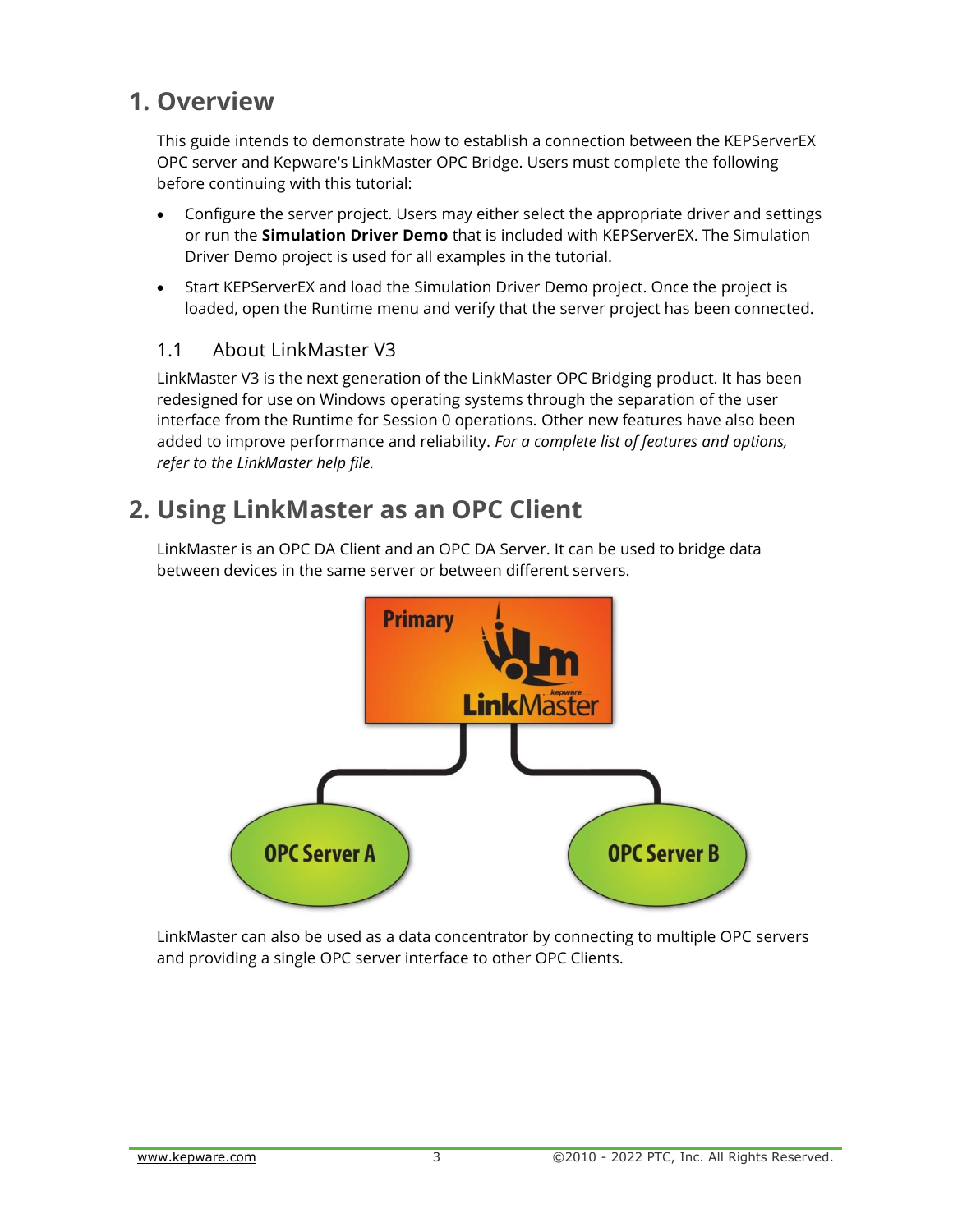

#### <span id="page-3-0"></span>2.1 Connecting to an OPC Server with LinkMaster

For information on creating a LinkMaster project to bridge two devices in one OPC server, refer to the instructions below. The same process can be used to bridge different servers on the same PC or on multiple PCs. Furthermore, this process can be used to connect to any third-party OPC server and bridge data: KEPServerEX is not required for use with this product.

<span id="page-3-1"></span>*This information is also available in the LinkMaster help file.*

#### 2.1.1 Starting LinkMaster

- 1. To start, double-click on the LinkMaster V3 Configuration desktop icon. Alternatively, click **Start** | **Programs** | **Kepware** | **LinkMaster 3** then select **LinkMaster 3 Configuration**.
- 2. The first time LinkMaster is opened, the configuration displays a new project. The next time it is opened, it displays the last project that was loaded. To start a new project, click **File** | **New**.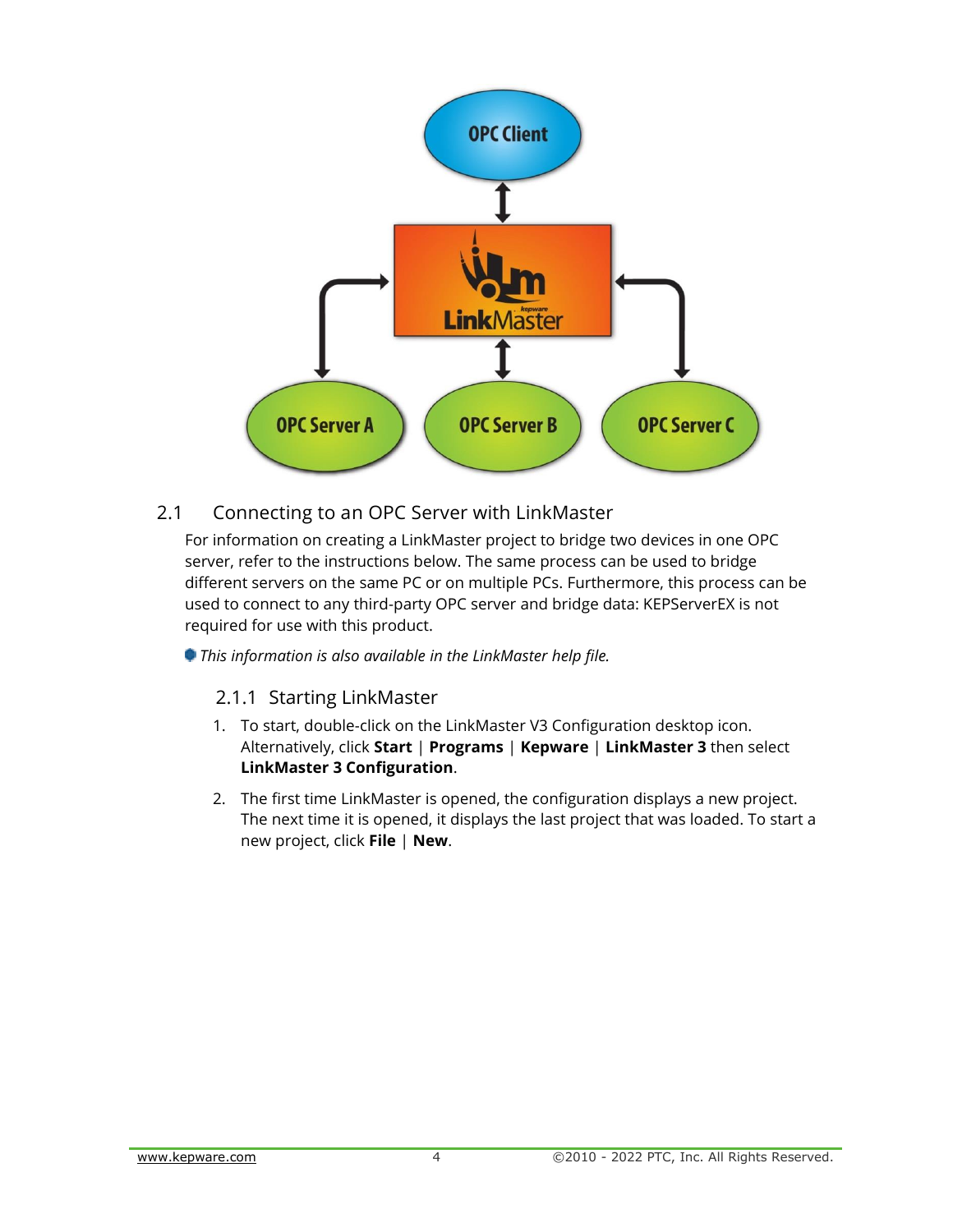

#### <span id="page-4-0"></span>2.1.2 Browsing and Connecting to a Server

Although the following example browses the Local Machine, users can easily browse a Remote Machine. To do so, simply select the Remote Machine's expand icon or double-click on it.

**Important:** Browsing for and connecting to servers requires that DCOM be properly configured on all PCs involved in the OPC process.



- 1. To start, expand the **Local Machine** or **Remote Machine**.
- **Note:** It takes a few seconds for LinkMaster to browse for and return a list of all the available OPC servers. For remote machines, users must select the PC running the server for which it is looking. To do so, browse the network. *For more information on custom remote machines, refer to the LinkMaster help file.*

|                         |                                                                                                           | File Edit View Users Tools | Help |
|-------------------------|-----------------------------------------------------------------------------------------------------------|----------------------------|------|
| 口声日を怒倒った                |                                                                                                           |                            | 眙    |
| <b>E-</b> Local Machine |                                                                                                           |                            |      |
|                         | 由 : 3 Cogent.DataHub.1<br>中心 Cogent.DataHubAE.1<br>File: KEPware.KEPServerEx.V4<br>Repware.KEPServerEX.V5 |                            | Ξ    |

- 2. Next, locate the Program ID of the server to be connected. Then, click to establish a connection.
	- **Tip**: The icon next to the Program ID should change from red to green, indicating that the connection is good.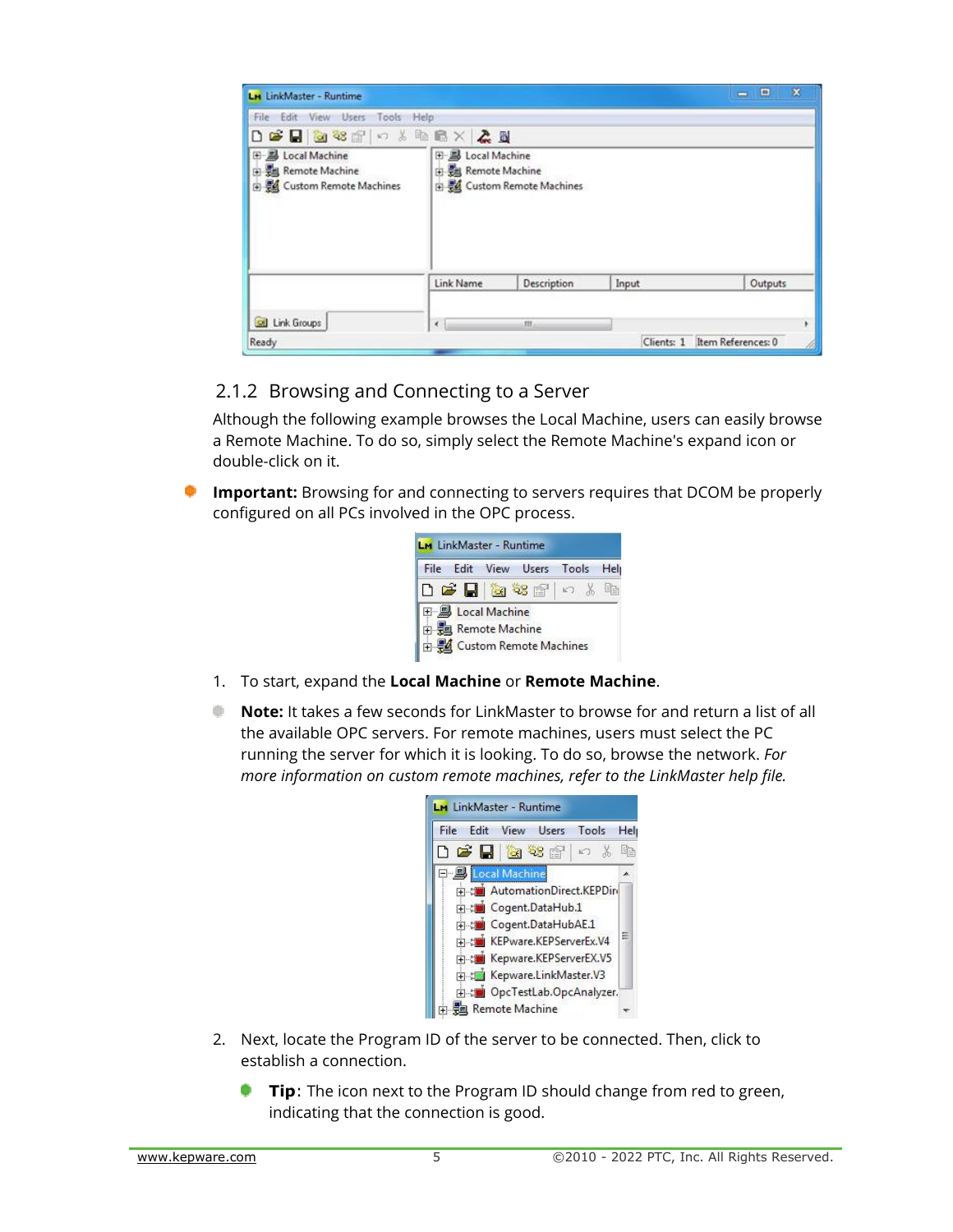3. Expand the server connection to display the channels and devices that are currently configured.



**Tip**: Users can connect to multiple servers at one time by using one or both of the browse panes.

#### <span id="page-5-0"></span>2.2 Creating a Link Group

Once connected to a server, users can start defining data links. For more information, refer to the instructions below.

- 1. To add a new Link Group, click **Edit** | **New Link Group**.
	- **Tip**: Users can define as many Link Groups as needed within a single project.
- 2. In this example, the default settings are acceptable. In the **Link Group Properties**, click **OK**.

| Name:                          | Group0 |                   |
|--------------------------------|--------|-------------------|
| Description:                   |        |                   |
| Settings                       |        |                   |
| Server update rate:            | 250    | milliseconds.     |
| Client I/O refresh rate: 0     |        | ÷<br>milliseconds |
| $\nabla$ Enable link transfers |        |                   |

Descriptions of the parameters are as follows:

- **Name:** This parameter specifies the string that will represent the data available from this group. Each Link Group name must be unique and cannot exceed 80 characters.
- **Description:** This parameter specifies an optional description. The string cannot exceed 64 characters.
- **Server Update Rate:** This parameter specifies the desired value in milliseconds. The default setting is 250 milliseconds.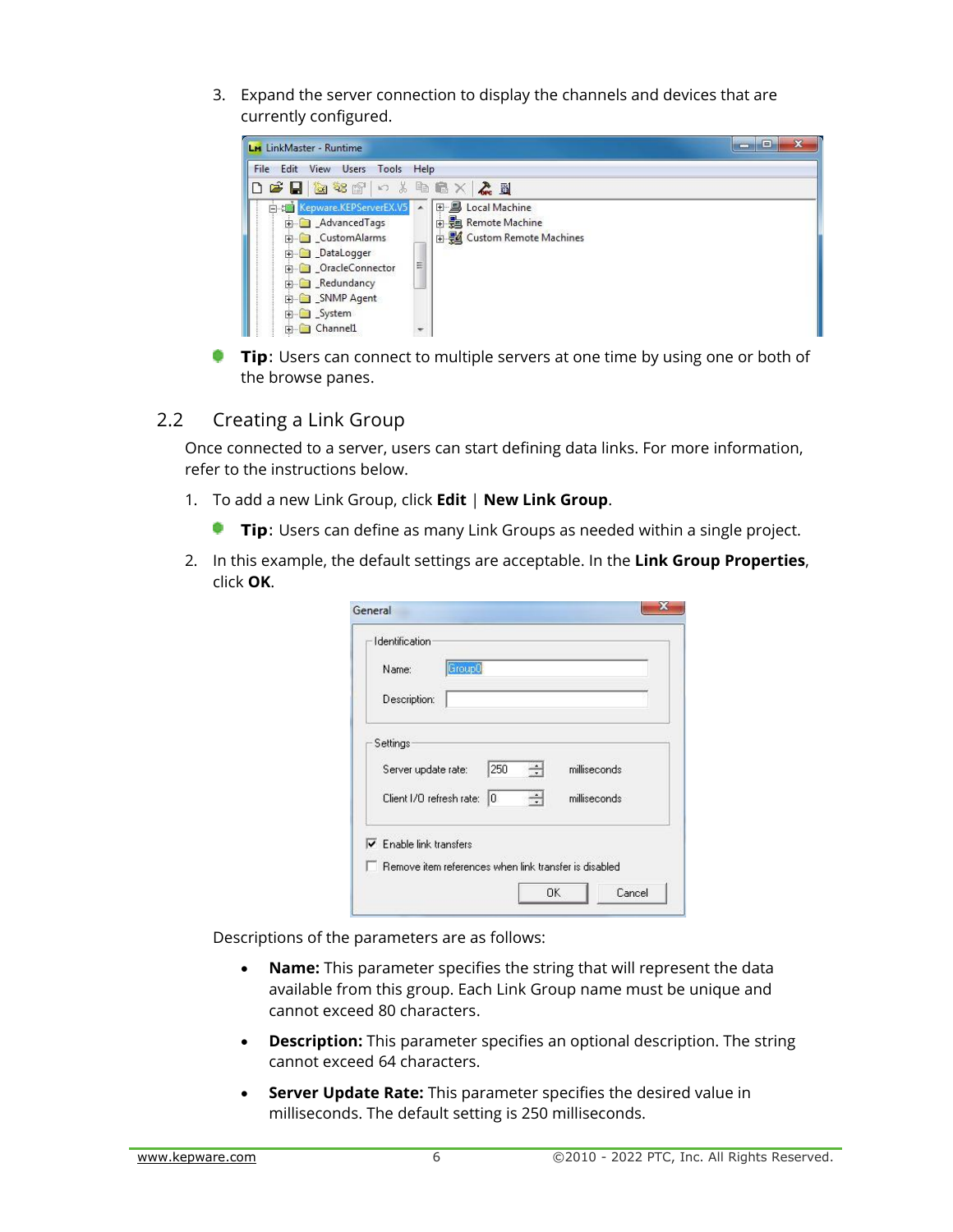- **Note:** The Server Update Rate equates to the group update rate of the server and dictates the rate at which the OPC server polls its connected devices. If the device's data changes from one poll to the next, users can send the changed data back to LinkMaster in a data change event.
- **Client I/O Refresh:** This parameter specifies the desired value in milliseconds. This setting is used to force an update for the inputs of all links in the Link Group. As an Asynchronous Read, all items are returned regardless of whether they have changed since the last poll. Furthermore, all items are written to the Link Outputs. The default setting is 0 milliseconds.
	- **Note:** Writing from a high-speed input to a low-speed output can overload the write queue of the target OPC sever. This setting also overrides the normal polling done by the target server and forces a read of the device being polled. When used, it is recommended that this parameter be set to a different rate than the Server Update Rate.
- **Enable Link Transfers:** When checked, this option enables writes for the group. It can also be set by a client through the group's "\_Enabled" System Tag. The default setting is checked.
- **Remove item references when link transfer is disabled:** When checked, this option removes the input and output item references when link transfers are disabled. This essentially stops the polling of the inputs. The default setting is unchecked.
- 3. Once finished, click **OK**.

#### <span id="page-6-0"></span>2.2.1 The Link Group Icon

Link Groups are located in the lower-left pane of the LinkMaster user interface. Each Link Group displays an icon whose color will indicate the Link Group's status. Descriptions of the colors are as follows:

- $\blacksquare$  When the icon is green, the group is running without errors.
- When the icon is grey, one or more items in the group are in error.
- When the icon is red, the group's link transfers are disabled.
- LinkMaster's Error Log contains detailed messages on each Link Item's error conditions.

#### <span id="page-6-1"></span>2.3 Creating Link Items for the Link Group

Link Items can be added after a Link Group is created. When Link Transfers are enabled in the Link Group, the item requested from the server as soon as it has been added. If the server is not ready, errors are returned.

#### <span id="page-6-2"></span>2.3.1 Adding Link Items Using Drag and Drop

For quick and easy project creation, users can create Link Items through drag and drop. For more information, refer to the instructions below.

1. To start, select the group to which the Link Item are added.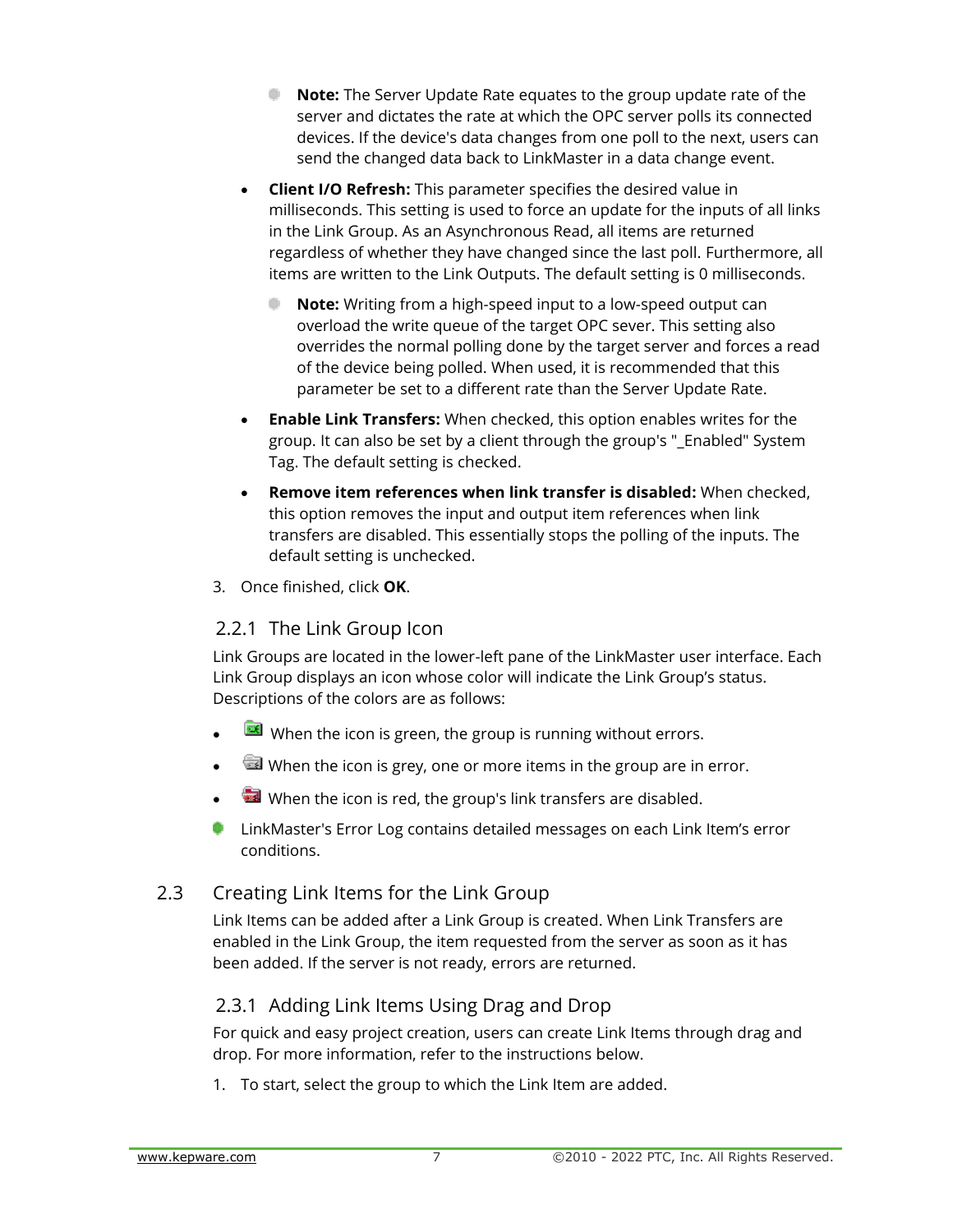

2. Next, expand the channels of the device from which the input item is taken.



3. Expand the device to display the available tags. If the tags are located at the device level in the server, they should be visible. If the tags are located in tag groups beneath the device, keep expanding until the tags are located.

|  | System<br>G Channel1 |                      |  |   |
|--|----------------------|----------------------|--|---|
|  |                      | E-C _System          |  |   |
|  |                      | <b>E-C</b> Devicel   |  |   |
|  |                      | System               |  | E |
|  |                      | Statistics<br>Scale1 |  |   |
|  |                      | $\Box$ Tag1          |  |   |
|  |                      | <b>J</b> Tag2        |  |   |
|  | m                    |                      |  |   |

- 4. Browse to and select the desired tag. Press the left mouse button while dragging the tag to the Link Item pane then release it. In this example, "Tag\_1" is selected.
	- ۰ **Tip**: LinkMaster automatically creates a new link with the item as the input. This value is read from the target OPC server at the rate specified in the Link Group Properties.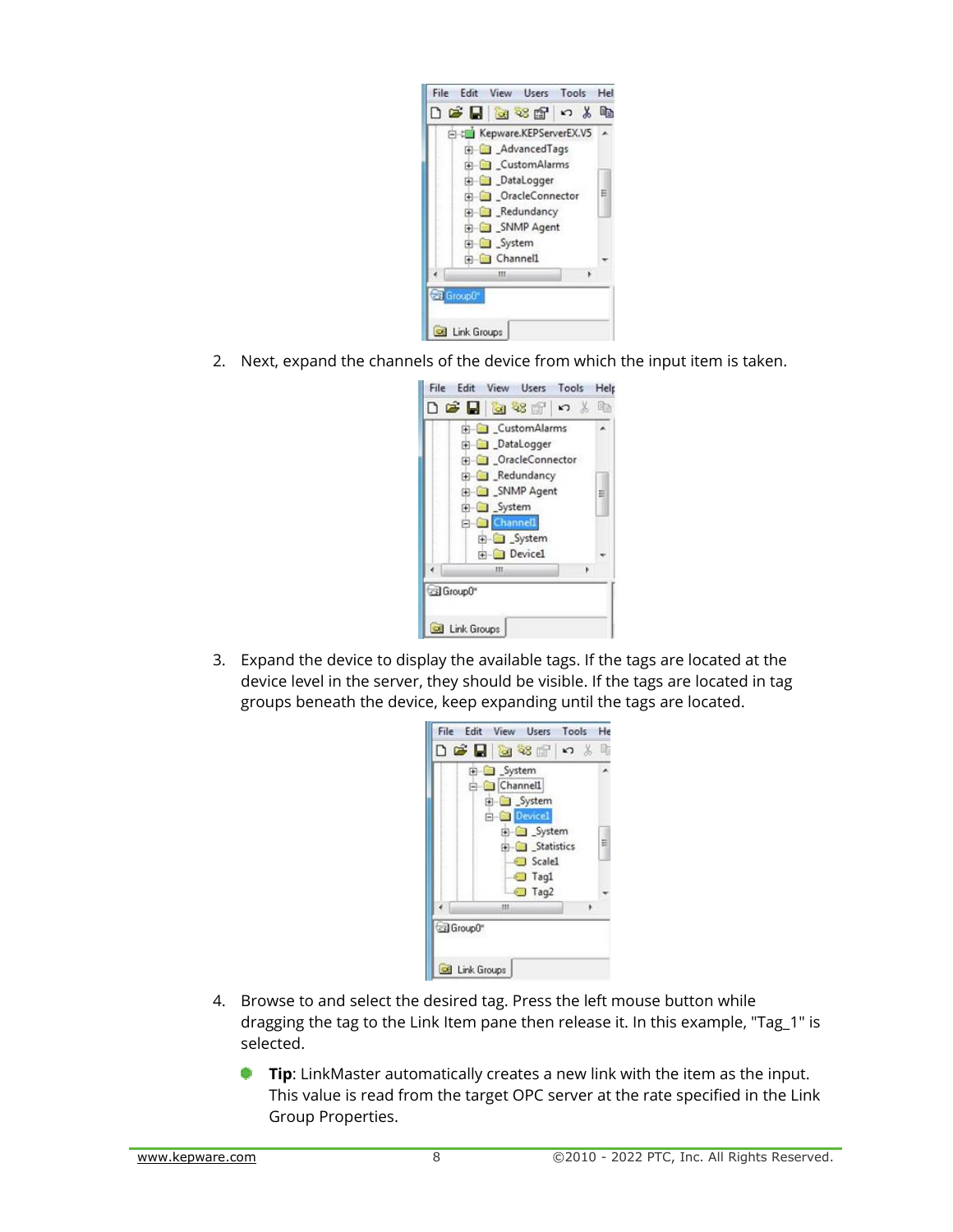

- 5. If using LinkMaster to bridge two servers or devices, browse to and select the item to which the input value is written. Then, drag and drop the item on the newly created link.
	- **Tip**: LinkMaster immediately starts writing the changing value to the output œ. item.
	- **Important:** Link items may be edited after creation to change name, input items, and output items (or to add a description or scaling).

| Link Name Description   Input |                                                              | Outputs |  | Data Type   Raw Value   Scaled Value   Quality |       | Timestamp |
|-------------------------------|--------------------------------------------------------------|---------|--|------------------------------------------------|-------|-----------|
|                               | Local Machine Kepware.K., Local Machine Kepwar., Default N/A |         |  |                                                | Unkno |           |
|                               |                                                              |         |  |                                                |       |           |
|                               |                                                              |         |  |                                                |       |           |
|                               |                                                              |         |  |                                                |       |           |
|                               |                                                              |         |  |                                                |       |           |

#### <span id="page-8-0"></span>2.3.2 Adding Link Items Manually

Users can also manually add Link Items to the Link Group. For more information, refer to the instructions below.

- 1. To start, select the Link Group.
- 2. Next, add a new link by clicking **Edit** | **New Link**. Alternatively, click the **New Link** icon.
- **Tip**: The **Link Item Properties** displays the **General** tab. The new Link Item is given the next sequential default link name. This name can be changed any time.

| -Identification<br><b>Unk0</b><br>Name: |  |  |
|-----------------------------------------|--|--|
| Description:                            |  |  |
| Settings                                |  |  |
| F Read-only client access               |  |  |
|                                         |  |  |
|                                         |  |  |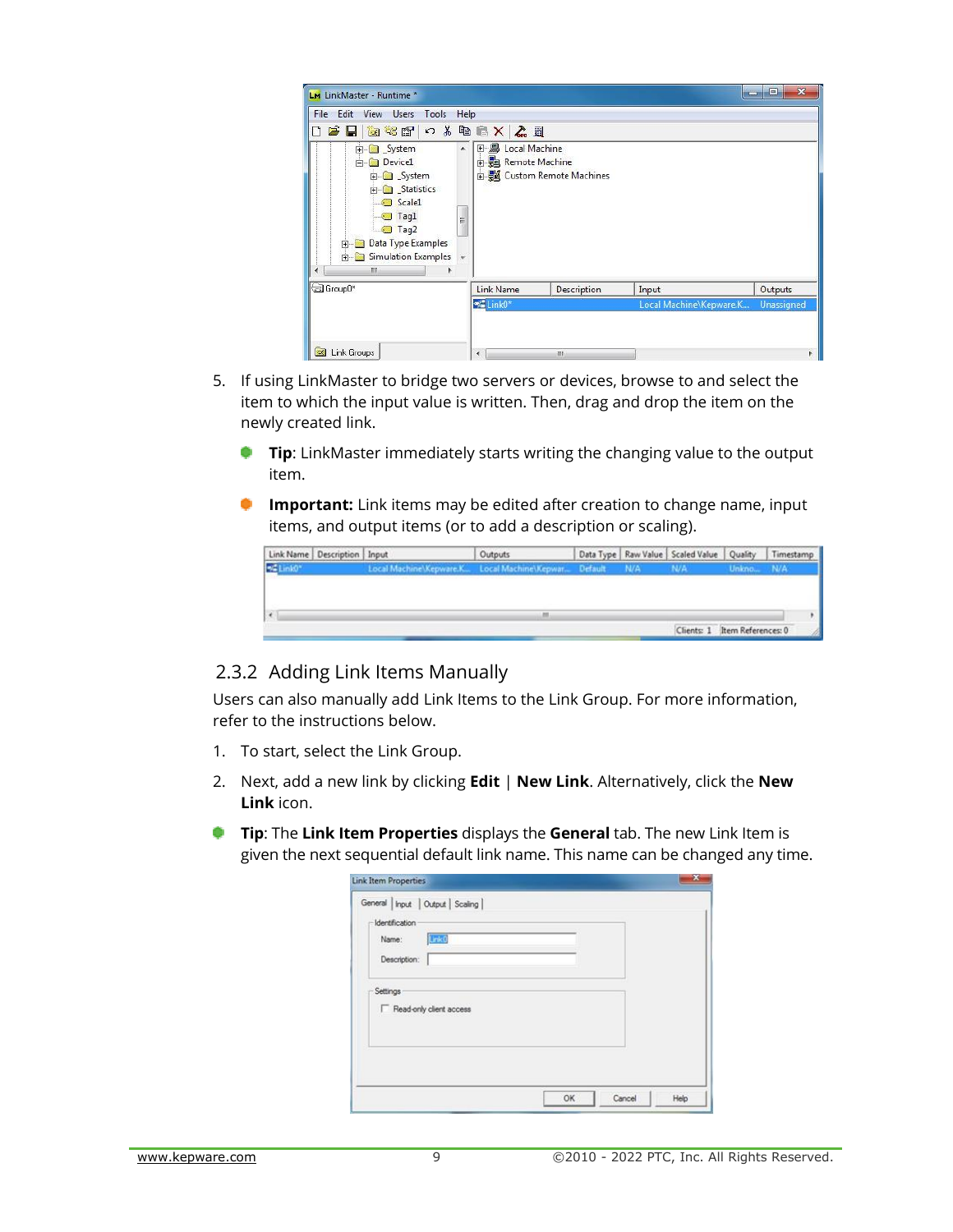Descriptions of the parameters are as follows:

- **Name:** This parameter specifies a string up to 80 characters. It must be unique to the Link Group. For more information, refer to the LinkMaster help file.
- **Description:** This parameter specifies a string description up to 64 characters in length.
- **Read-only client access:** When checked, this option specifies whether the Link Item will be will be Read Only or Read/Write. When unchecked, this setting will allow client applications to change the Link Item's value. The default setting is unchecked.
- **Note:** Read Only access prevents client applications from changing the data contained in the Link Item's input and output tags.

#### <span id="page-9-0"></span>2.3.3 Adding an Input to the Link Item

The Link Item Input defines the source of data that will be transferred to one or more output items. This value will be read from the target OPC server at the rate specified in the Link Group Properties. For more information, refer to the instructions below.

1. In **Link Item Properties**, open the **Input** tab.

|              |                        | $\blacktriangledown$     |  |
|--------------|------------------------|--------------------------|--|
| Server name: | Kepware.KEPServerEX.V5 | $\blacktriangledown$     |  |
| Access path: |                        |                          |  |
| Item ID:     | Channel1.Device1.Tag1  | $\overline{\phantom{a}}$ |  |
| Data type:   | Default<br>۰           |                          |  |

- 2. Descriptions of the parameters are as follows:
	- **Machine Name:** This parameter is used to enter the local machine or a machine located on the local Ethernet network (if available). If the server is located on the same machine as LinkMaster, leave the setting as "Local Machine."
	- **Server Name:** This parameter is used to specify the OPC server that will be the data source. In this example, the input data is coming from KEPServerEX.
	- **Access Path:** This parameter is required by some OPC servers to complete an item's definition. For more information, refer to the OPC server's help documentation.
	- **Item ID:** This parameter specifies the OPC server's Item ID that will reference the data. If the server supports tag browsing, users can click the Browse icon to launch **Quick Browse**. After locating and selecting the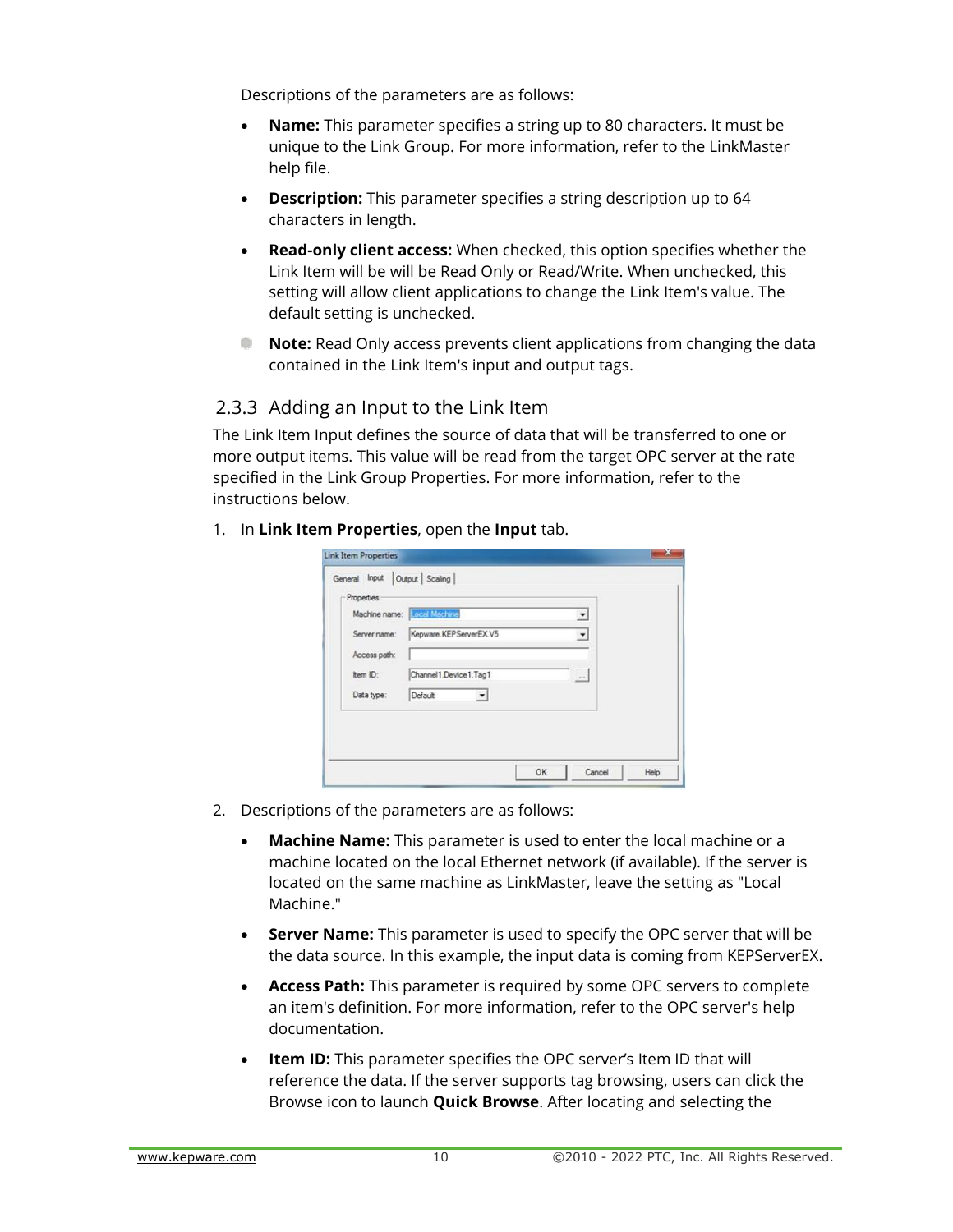desired tag, the Item ID will be written to the Item ID field, and the data type will be changed to match the tag that was selected.

- *For the correct Item Name syntax, refer to the server's help documentation.*
- **Data Type:** This parameter specifies the requested data type that should be used when communicating between the OPC server and LinkMaster. The data type should agree with the size and type of the register or memory location that is being addressed. Supported data types are as follows:

| <b>Data Type</b> | <b>Description</b>                              |
|------------------|-------------------------------------------------|
| <b>Native</b>    | Default, as determined by the OPC server        |
| <b>Boolean</b>   | Single bit                                      |
| Char             | Signed 8-bit value                              |
| <b>Byte</b>      | Unsigned 8-bit value                            |
| <b>Short</b>     | Signed 16-bit value                             |
| Word             | Unsigned 16-bit value                           |
| Long             | Signed 32-bit value                             |
| <b>DWord</b>     | Unsigned 32-bit value                           |
| Real             | Single precision floating point value (32-bits) |
| <b>Double</b>    | Double-precision floating point value (64-bits) |
| <b>String</b>    | A null terminated character array               |

- **Tip:** All data types are available as array types.
- 3. Once complete, click **OK**.

#### <span id="page-10-0"></span>2.3.4 Adding an Output to the Link Item

The Link Item Outputs defines one or more OPC items that will be written when the Input item changes. They should not be used if the LinkMaster project is being used to concentrate data into a single source.

- 1. In **Link Item Properties**, select the **Output** tab.
- 2. Enter the desired item in the Item ID field, and then, click **Add**.

| Machine name:                | Local Machine         |                        | $\blacktriangledown$ | Remove        |
|------------------------------|-----------------------|------------------------|----------------------|---------------|
| Server name:<br>Access path: |                       | Kepware.KEPServerEX.V5 | $\blacktriangledown$ | <b>Update</b> |
| Item ID:                     | Channel1.Device1.Tag2 |                        | $\sim$               |               |
| Data type:                   | Default               | ▼                      |                      |               |
| Machine                      | Server                | Access Path            | Item ID              | Data Type     |
| Local Machine                | Kepware.KEP           |                        | Channel1.Devi        | Default       |
|                              |                       |                        |                      |               |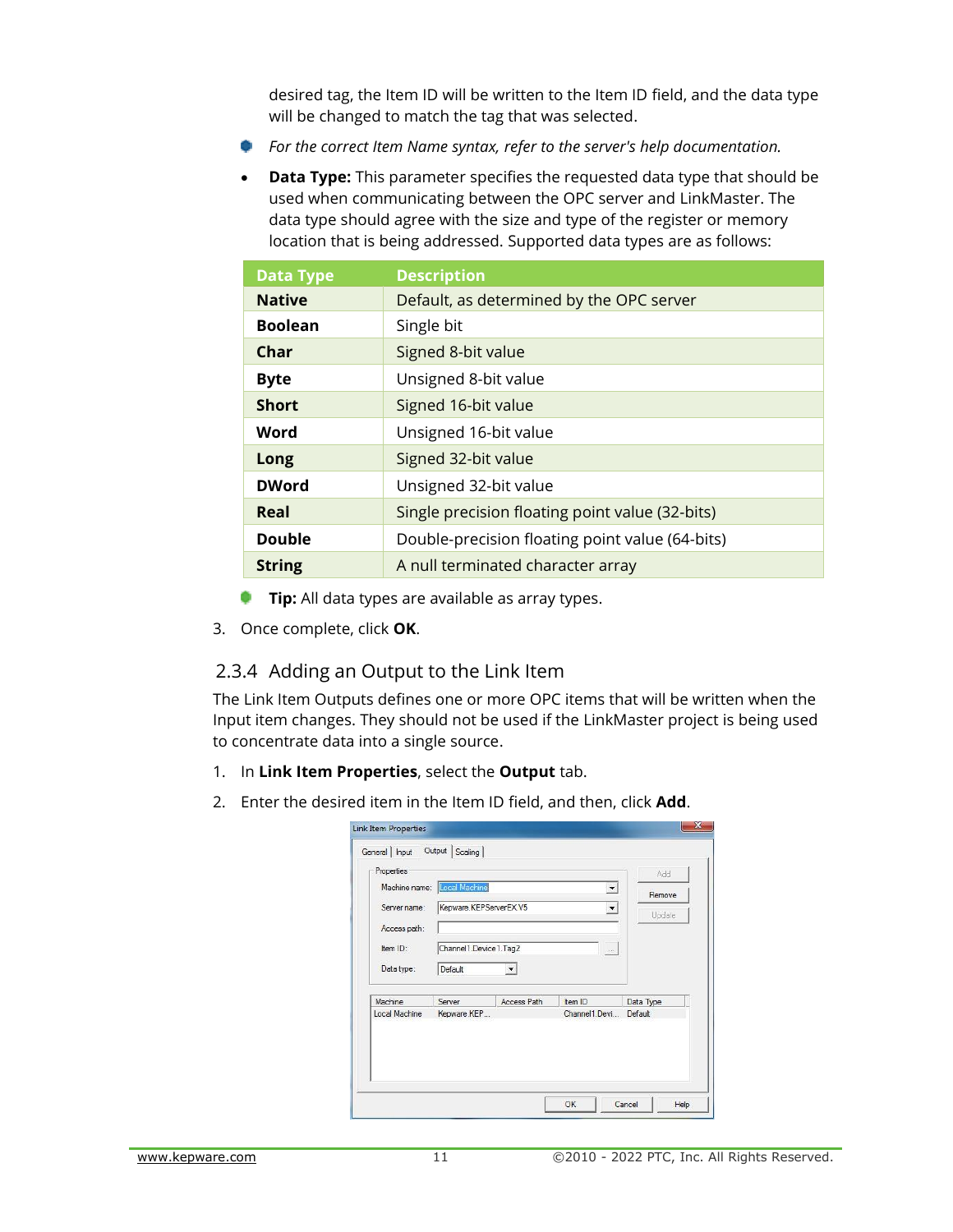Descriptions of the parameters are as follows:

- **Machine Name:** This parameter specifies the local machine or a machine located on the local Ethernet network (if available). If the server is located on the same machine as LinkMaster, leave the setting as "Local Machine."
- **Server Name:** This parameter specifies the OPC server that will be the data source. In this example, the Input data will be coming from KEPServerEX.
- **Access Path:** This parameter is required by some OPC servers to complete an item's definition. For more information on the access path, refer to the OPC server's help documentation.
- **Item ID:** This parameter specifies the OPC server item that will reference the data. If the server supports tag browsing, users can click the Browse icon to launch **Quick Browse**. For information on the correct Item Name syntax, refer to the server's help documentation.
- **Data Type:** This parameter specifies the requested data type that should be used when communicating between the OPC server and the OPC LinkMaster. The data type should agree with the size and type of the register or memory location being addressed. Supported data types are as follows:

| <b>Data Type</b> | <b>Description</b>                              |
|------------------|-------------------------------------------------|
| <b>Native</b>    | Default, as determined by the OPC server        |
| <b>Boolean</b>   | Single bit                                      |
| Char             | Signed 8-bit value                              |
| <b>Byte</b>      | Unsigned 8-bit value                            |
| <b>Short</b>     | Signed 16-bit value                             |
| Word             | Unsigned 16-bit value                           |
| Long             | Signed 32-bit value                             |
| <b>DWord</b>     | Unsigned 32-bit value                           |
| Real             | Single precision floating point value (32-bits) |
| <b>Double</b>    | Double-precision floating point value (64-bits) |
| <b>String</b>    | A null terminated character array               |

**Tip**: All data types are available as array types.

#### <span id="page-11-0"></span>2.3.5 Adding Scaling to a Link Item

LinkMaster supports Link Item Scaling, which allows raw input data from the server to be scaled to an appropriate range for the Link Output item or client application.

For example, a device that displays a temperature of 75.6 degrees on its panel may return that value as a raw integer of 756 when the temperature is read. The target output, however, may need that value as a floating point number. Scaling would read the raw input and then scale it to a floating point number.

Users can enable scaling operations for the Link Item by selecting either Linear or Square Root scaling.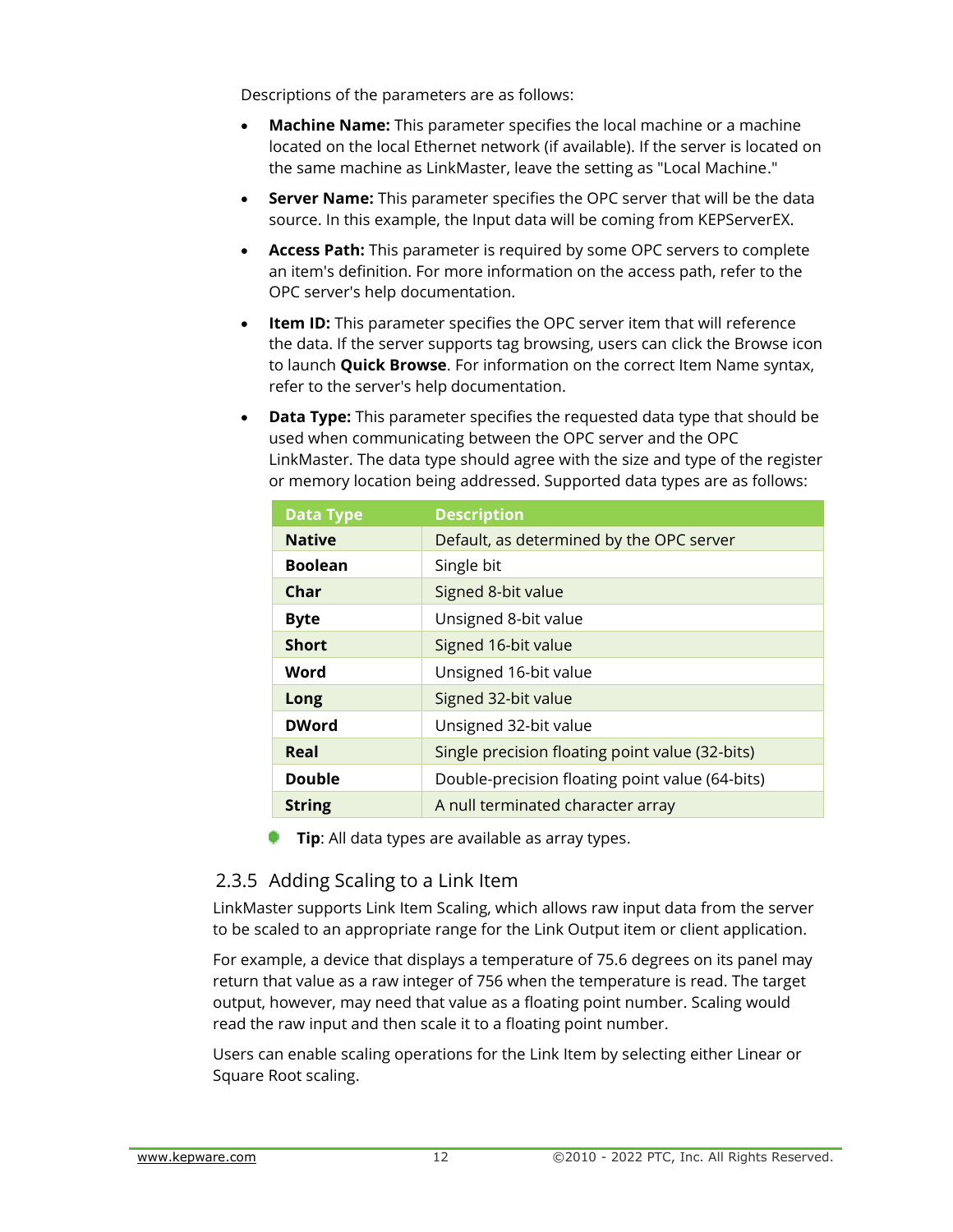| C None C Linear    | C Square root      |                |
|--------------------|--------------------|----------------|
| Raw Value Range    | Scaled Value Range |                |
| Data type: Default | Data type: Double  | $\mathcal{A}$  |
| High: 1000         | High: 1000         | $\Gamma$ Clamp |
| Low: $\boxed{0}$   | 10.<br>Low:        | $\Gamma$ Clamp |
|                    | Units:             |                |

Descriptions of the parameters are as follows:

- **Raw Value Range:** This parameter specifies the range of raw data from the server. The valid range depends on the Link Item's data type. For example, if the data type is Short, the valid value range of the raw value will be -32768 to 32767. The Low and High raw values should match the values specified in the input server or device.
	- **Note:** The raw high range must be greater than the raw low range.
- **Scaled Value Range:** This parameter specifies the range of the resulting scaled value. The valid range depends on the data type of the scaled value. The default scaled data type is Double.
	- **Note:** A scaled value is usually assumed to result in a floating-point value; however, LinkMaster does not make that assumption. The scaled value's data type can be set to any valid OPC data type. This provides users the ability to scale from a raw data type (such as Short) to an engineering value with a data type of Long.

#### <span id="page-12-0"></span>2.4 Verifying the Link Item

Once one or more links have been created, users can verify the data by reading it as it changes. To do so, save the LinkMaster project so that it can be uploaded to the Runtime from the Configuration client. Once uploaded, users can view the Link Item's raw value and the scaled values (which will also be displayed if applied).

| Link Name        | Description | Input                                                | <b>Outputs</b> | Data Type | <b>Raw Value</b> | Scaled Value | Quality | Timestamp    |
|------------------|-------------|------------------------------------------------------|----------------|-----------|------------------|--------------|---------|--------------|
| <b>But Link0</b> |             | Local Machine\Kepware.K Local Machine\Kepwar Default |                |           | -33.             |              | Good    | 15:19:04:791 |
|                  |             |                                                      |                |           |                  |              |         |              |
|                  |             |                                                      |                |           |                  |              |         |              |
|                  |             |                                                      |                |           |                  |              |         |              |
|                  |             |                                                      |                |           |                  |              |         |              |
|                  |             |                                                      | m              |           |                  |              |         |              |

#### <span id="page-12-1"></span>2.5 Saving and Closing the Project

LinkMaster runs constantly. For information on saving the project, and stopping or closing LinkMaster, refer to the instructions below.

- 1. To save a copy of the default project, click **File** | **Save As**.
- 2. To close and stop LinkMaster, click **File** | **Exit and ShutDown**.